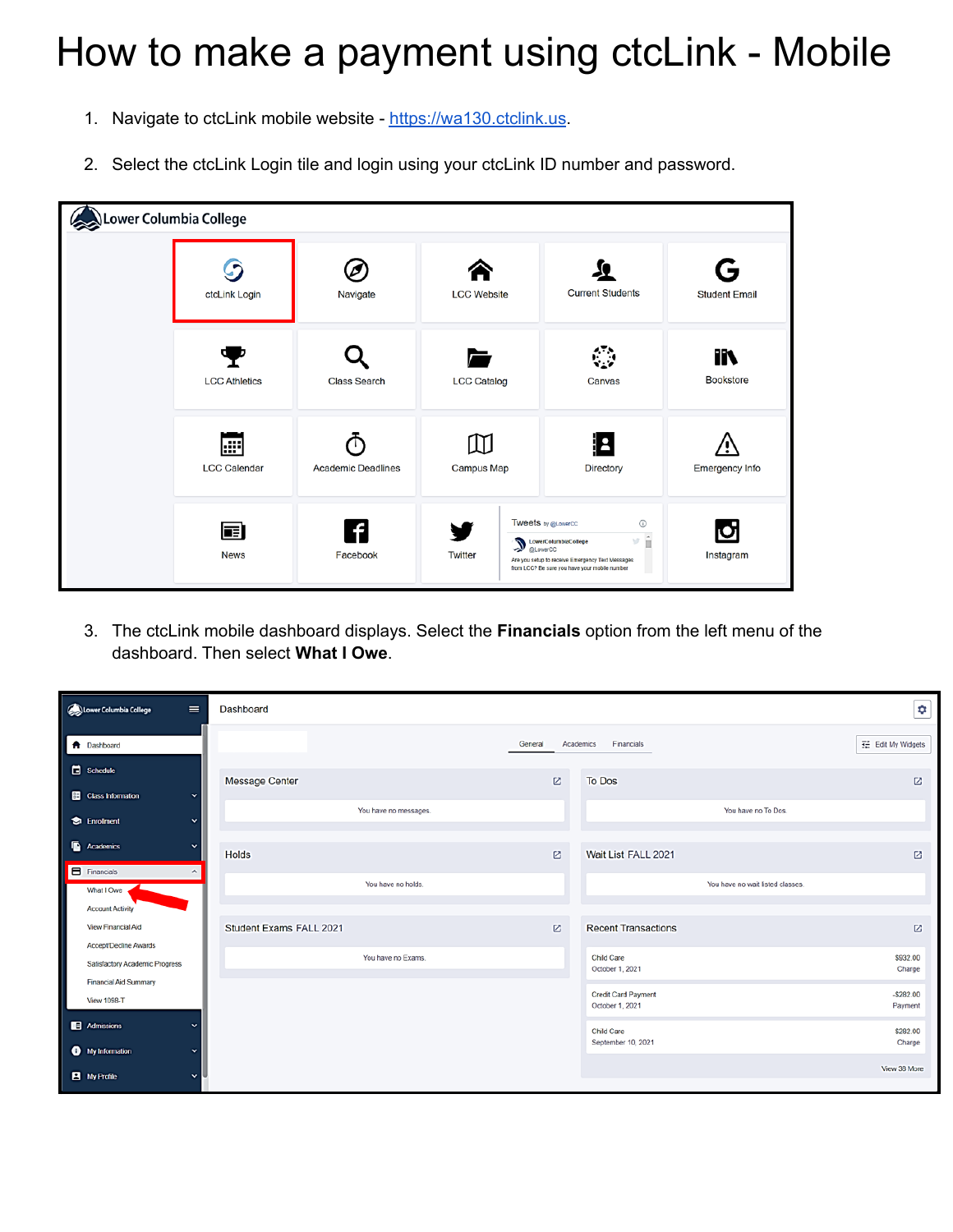4. The **What I Owe** page displays. Select **Make A Payment**.

| What I Owe      |                     |                      |                                  |                   | ٠              |
|-----------------|---------------------|----------------------|----------------------------------|-------------------|----------------|
| I Owe: \$932.00 | Display:<br>Charges | $\checkmark$         | <b>Email Outstanding Charges</b> |                   | Make A Payment |
| > FALL 2021     |                     | Outstanding Charges: | \$932.00                         | <b>Total Due:</b> | \$932.00       |

5. The **Account Balance** page displays. Select the **Payments** option from the left side menu.

| < ctcLink Student Homepage                                                        |              |                            | <b>Account Balance</b>        | $\circledcirc$<br>合 |
|-----------------------------------------------------------------------------------|--------------|----------------------------|-------------------------------|---------------------|
| <b>Account Balance</b><br>$\n  Due Now\n  932.00\n$<br>Currency used is US Dollar |              | What I Owe                 |                               |                     |
| <b>Charges</b>                                                                    | $\checkmark$ | Term                       | <b>Charges &amp; Deposits</b> | <b>Total Due</b>    |
| <b>Payments</b>                                                                   | $\checkmark$ | <b>FALL 2021</b>           | 932.00                        | 932.00              |
|                                                                                   |              | <b>Total</b>               | 932.00                        | 932.00              |
| $2 - 1098 - T$                                                                    |              |                            |                               |                     |
| Payment Plans                                                                     | $\checkmark$ | Currency used is US Dollar |                               |                     |
| Other Account Activities                                                          | $\checkmark$ |                            |                               |                     |

## 6. Select **Make a Payment**.

| <b>Account Balance</b><br>Due Now 932.00 | What I Owe                 |                               |                  |
|------------------------------------------|----------------------------|-------------------------------|------------------|
| Charges<br>$\checkmark$                  | Term                       | <b>Charges &amp; Deposits</b> | <b>Total Due</b> |
| Payments<br>$\sim$                       | <b>FALL 2021</b>           | 932.00                        | 932.00           |
| Payment History                          | Total                      | 932.00                        | 932.00           |
| Make a Payment                           | Currency used is US Dollar |                               |                  |

7. The **Specify Payment Amount** page displays. Enter the payment amount into the box and select **Next**.

|                                              |                                                                                                      | <b>Specify Payment Amount</b> |
|----------------------------------------------|------------------------------------------------------------------------------------------------------|-------------------------------|
|                                              |                                                                                                      |                               |
| Make a Payment                               |                                                                                                      |                               |
| <b>Specify Payment Amount</b>                |                                                                                                      |                               |
|                                              | This is a list of charges that you are allowed to pay online. Your other charges can be paid through |                               |
| the Cashiers office or mailed in separately. |                                                                                                      |                               |
|                                              |                                                                                                      |                               |
| What I Owe                                   |                                                                                                      |                               |
| <b>Description</b>                           | <b>Outstanding Charges</b>                                                                           | <b>Payment Amount</b>         |
| Lower Columbia College                       | 932.00                                                                                               |                               |
|                                              |                                                                                                      |                               |
| Currency used is US Dollar                   | Cancel                                                                                               | <b>Next</b>                   |
|                                              |                                                                                                      |                               |
| ▶ My Charges                                 |                                                                                                      |                               |
|                                              |                                                                                                      |                               |
|                                              |                                                                                                      |                               |
| 国Go to top                                   |                                                                                                      |                               |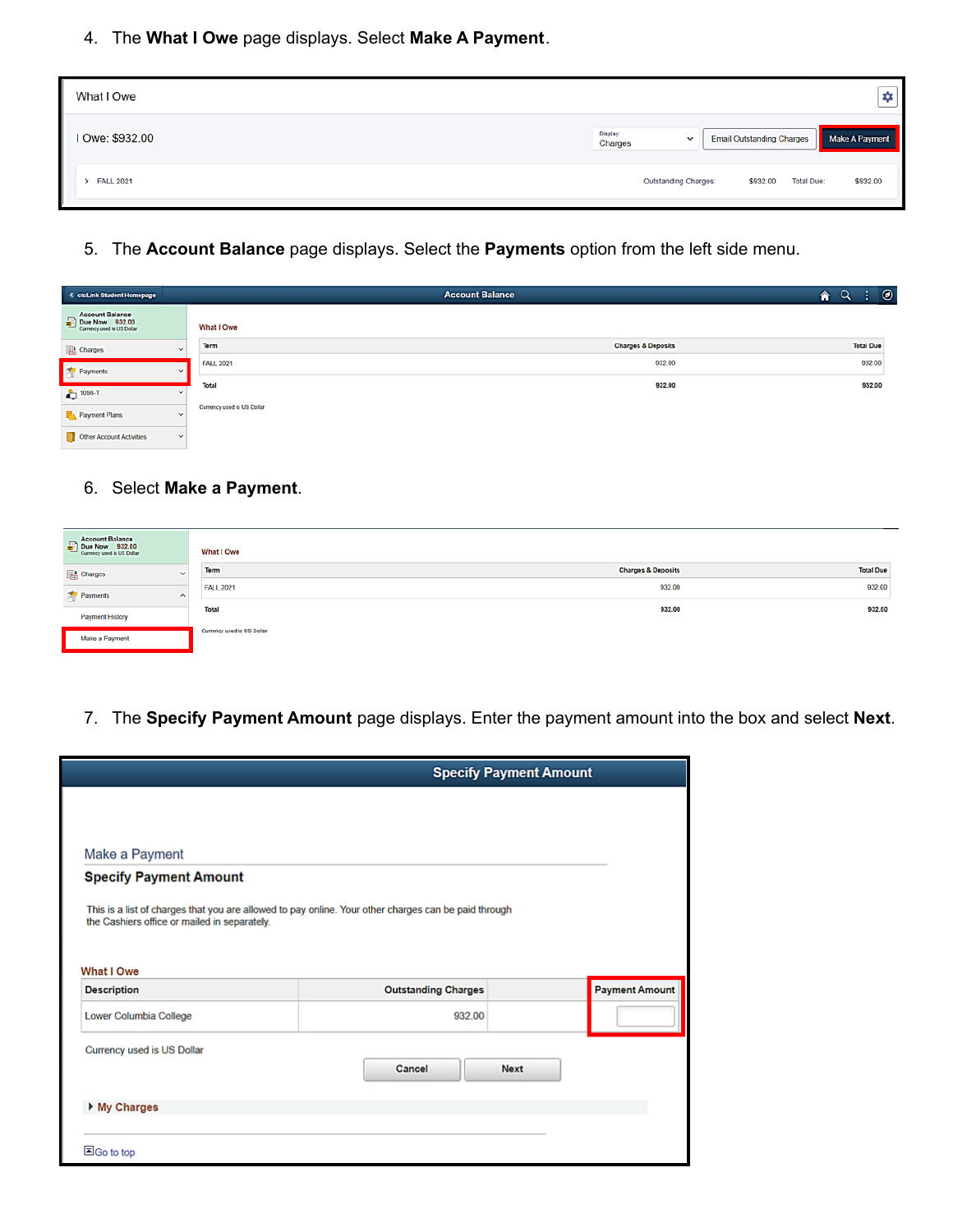8. The **Confirm Payment** page displays. Review the payment amount and select **Continue to Make Payment.**

|                                   |                   |                                                                             | <b>Confirm Payment</b>          |
|-----------------------------------|-------------------|-----------------------------------------------------------------------------|---------------------------------|
|                                   |                   |                                                                             |                                 |
| Make a Payment                    |                   |                                                                             |                                 |
| <b>Confirm Payment</b><br>$\odot$ | payment provider. | Your payment of 932.00 USD will be collected through our secure third party |                                 |
|                                   | Cancel            | <b>Previous</b>                                                             | <b>Continue to Make Payment</b> |
|                                   |                   |                                                                             |                                 |
|                                   |                   |                                                                             |                                 |

9. The page displays to enter **Billing Information** and **Payment Details**.

In the **Billing Information** section, enter the required fields:

- First Name
- Last Name
- Address
- City
- Country/Region
- State/Province
- Zip/Postal Code
- Email

In the **Payment Details** section, enter the required fields:

- Select Card Type
- Enter Card Number
- Enter Expiration Date
- Enter CVN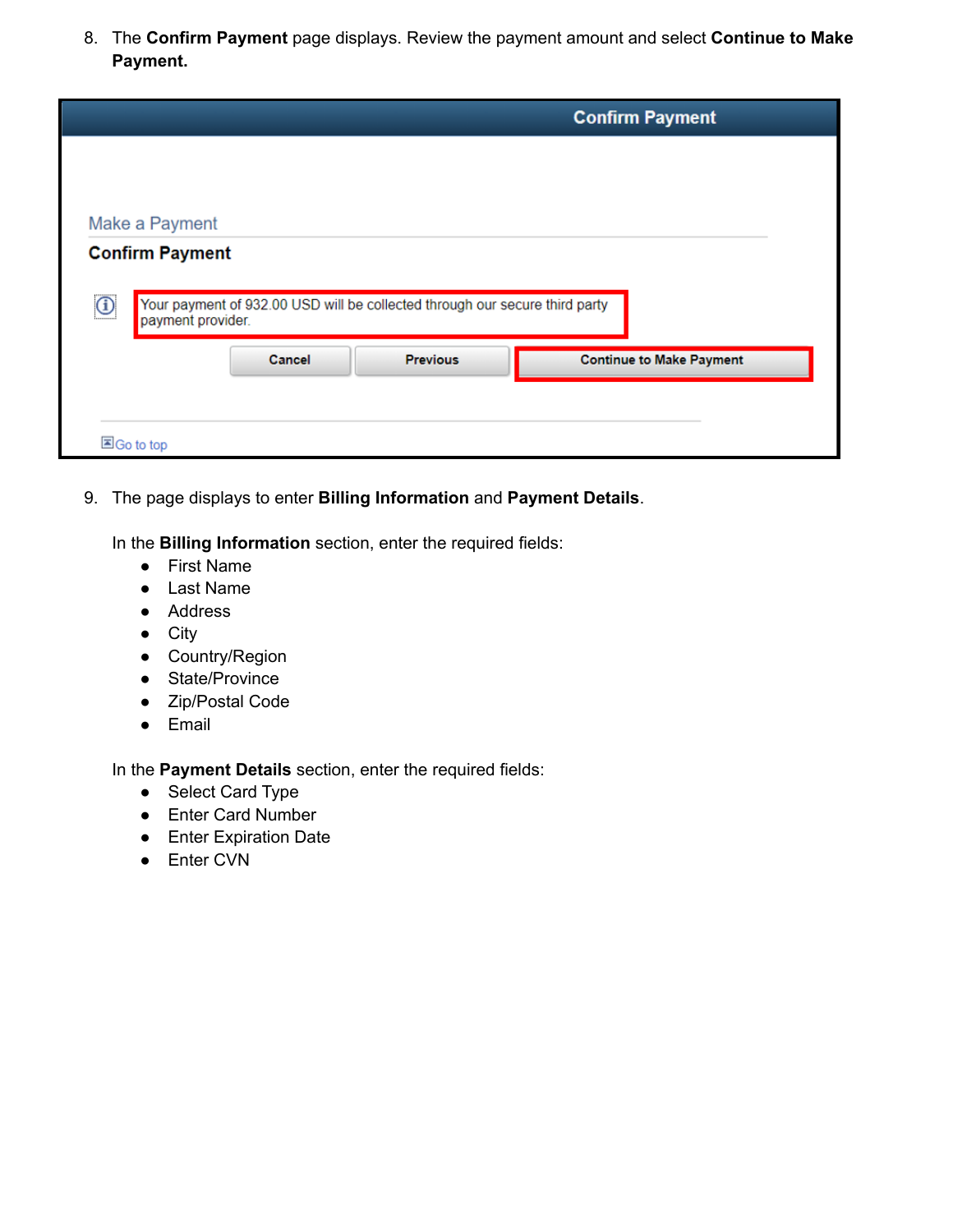| <b>Billing Information</b>              |                                                 |
|-----------------------------------------|-------------------------------------------------|
|                                         | * Required field                                |
| First Name*                             | <b>Test</b>                                     |
| Last Name*                              | Payment                                         |
| Address Line 1 *                        | 1600 Maple Street                               |
| <b>Address Line 2</b>                   |                                                 |
| City *                                  | Longview                                        |
| Country/Region *                        | <b>United States of America</b><br>v            |
| State/Province*                         | Washington<br>v                                 |
| Zip/Postal Code *                       | 98632                                           |
| Email*                                  | testpayment@lowercolumbia.edu                   |
|                                         |                                                 |
|                                         |                                                 |
| <b>Payment Details A</b><br>Card Type * |                                                 |
|                                         | O VISA Visa<br>$\bigcirc$ Mastercard            |
| Card Number*                            | ***********8452                                 |
| <b>Expiration Month*</b>                | 2024<br><b>Expiration Year*</b><br>12<br>v<br>v |

- 10. After all required information has been entered, select **Finish**.
- 11. The **Submit Payment** page displays. Review the information and select **Submit**.